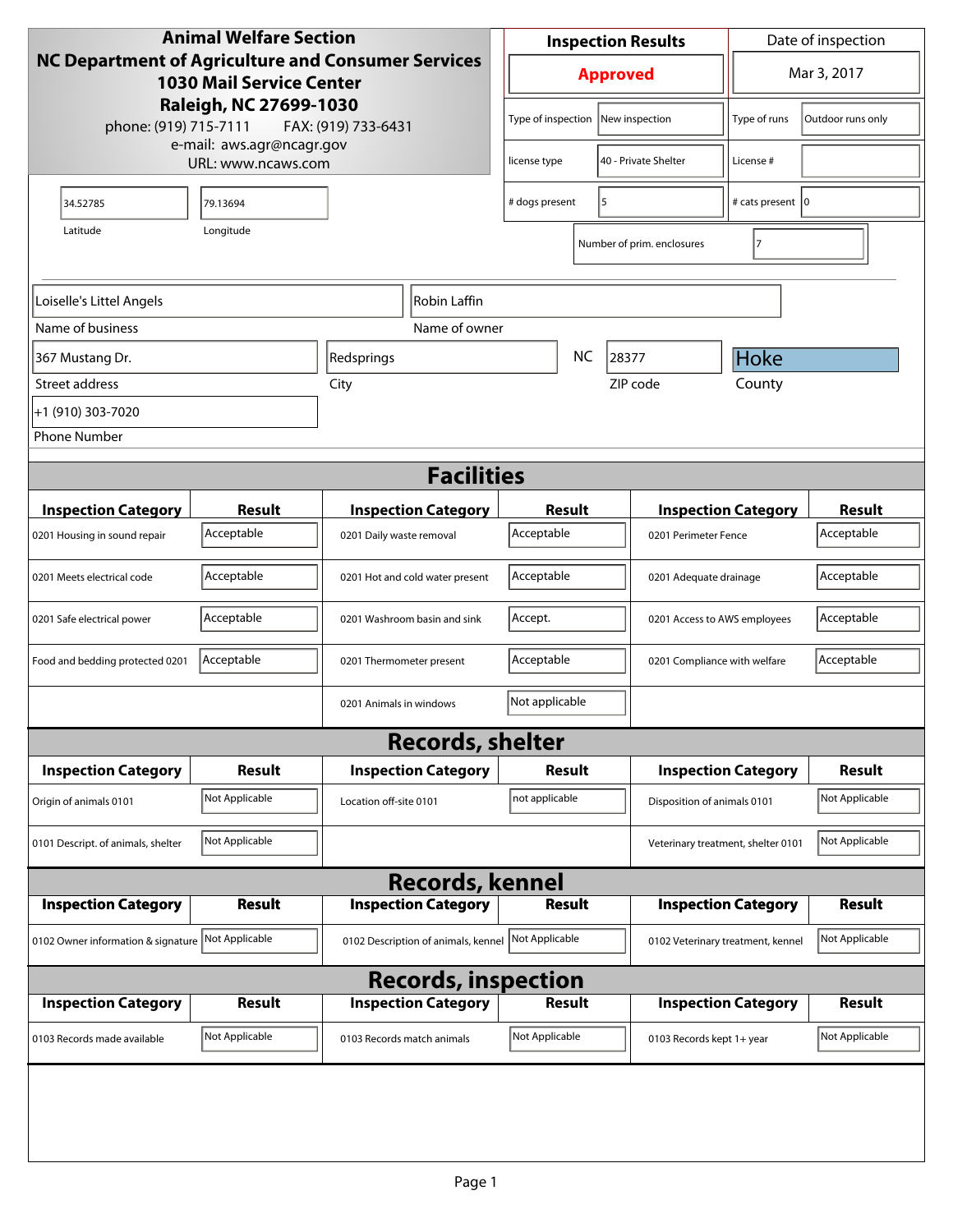| <b>Animal Welfare Section, NCDA&amp;CS</b>       |                              | Date of inspection<br><b>Inspection Results</b> |                 |                                    |                                             |                |  |  |
|--------------------------------------------------|------------------------------|-------------------------------------------------|-----------------|------------------------------------|---------------------------------------------|----------------|--|--|
|                                                  | Inspection Report, continued |                                                 | <b>Approved</b> |                                    | Mar 3, 2017                                 |                |  |  |
| Loiselle's Littel Angels                         |                              | <b>Robin Laffin</b>                             |                 | Redsprings                         |                                             | <b>NC</b>      |  |  |
| <b>Indoor facilities</b>                         |                              |                                                 |                 |                                    |                                             |                |  |  |
| <b>Inspection Category</b>                       | Result                       | <b>Inspection Category</b>                      | Result          | <b>Inspection Category</b>         |                                             | <b>Result</b>  |  |  |
| 0202 Ambient temperature, indoor                 | Not Applicable               | 0202 Ventilation, indoor                        | Not Applicable  | 0202 Lighting, indoor              |                                             | Not Applicable |  |  |
| 0202 Imperv./Sanitary surf., indoor              | Not Applicable               | 0202 Drainage, indoor                           | Not Applicable  |                                    |                                             |                |  |  |
|                                                  |                              | <b>Outdoor facilities</b>                       |                 |                                    |                                             |                |  |  |
| <b>Inspection Category</b>                       | Result                       | <b>Inspection Category</b>                      | Result          | <b>Inspection Category</b>         |                                             | <b>Result</b>  |  |  |
| 0203 Impervious surfaces, outdoor                | Acceptable                   | 0203 Housing, 1 per animal                      | Acceptable      |                                    | Acceptable<br>0203 Protection from elements |                |  |  |
| 0203 Owner advised, outdoor                      | Acceptable                   | 0203 Drainage, outdoor                          | Acceptable      |                                    |                                             |                |  |  |
|                                                  | <b>Primary enclosures</b>    |                                                 |                 |                                    |                                             |                |  |  |
| <b>Inspection Category</b>                       | Result                       | <b>Inspection Category</b>                      | Result          | <b>Inspection Category</b>         |                                             | Result         |  |  |
| 0204 Drainage prev. cross contam.                | Acceptable                   | 0204 Fence height >= 5 feet                     | Acceptable      | 0204 1:10 ratio, person: animal    |                                             | Not Applicable |  |  |
| 0204 Surf. impervious to moisture                | Acceptable                   | 0204 Enclosure is escape proof                  | Acceptable      |                                    | 0204 Cats, $>=$ 4 sq. ft. / adult           |                |  |  |
| 0204 Prevent contact with wood                   | Acceptable                   | 0204 Solid resting surface                      | Acceptable      | 0204 Cats, $\le$ 12 / enclosure    |                                             | Not Applicable |  |  |
| 0204 Enclosures in sound repair                  | Acceptable                   | 0204 Cats, raised resting surface               | Not Applicable  | 0204 Cats, 1 litter pan / 3 adults |                                             | Not Applicable |  |  |
| 0204 Size of enclosure                           | Acceptable                   | 0204 Dogs, supervision if > 4                   | Not Applicable  |                                    |                                             |                |  |  |
|                                                  |                              | Feedina                                         |                 |                                    |                                             |                |  |  |
| <b>Inspection Category</b>                       | <b>Result</b>                | <b>Inspection Category</b>                      | <b>Result</b>   | <b>Inspection Category</b>         |                                             | <b>Result</b>  |  |  |
| 0205 Feeding, 1x / day, adult                    | Acceptable                   | 0205 Feeding, 1 bowl / adult                    | Acceptable      | 0205 Feeding, commercial food      |                                             | Acceptable     |  |  |
| 0205 Feeding, bowl in good repair                | Acceptable                   | 0205 Feeding, quality food                      | Acceptable      | 0205 Feeding, bowl is protected    |                                             | Acceptable     |  |  |
| 0205 Feeding, 2x / day, young                    | Acceptable                   |                                                 |                 |                                    |                                             |                |  |  |
|                                                  | <b>Watering</b>              |                                                 |                 |                                    |                                             |                |  |  |
| <b>Inspection Category</b>                       | <b>Result</b>                | <b>Inspection Category</b>                      | <b>Result</b>   |                                    |                                             |                |  |  |
| 0206 Watering, continuous access                 | Acceptable                   | 0206 Watering, bowl in good repair              | Acceptable      |                                    |                                             |                |  |  |
| Sanitation/Employees/Classification & Separation |                              |                                                 |                 |                                    |                                             |                |  |  |
| <b>Inspection Category</b>                       | <b>Result</b>                | <b>Inspection Category</b>                      | Result          | <b>Inspection Category</b>         |                                             | <b>Result</b>  |  |  |
| 0207 Waste removal 2x / day                      | Acceptable                   | 0207 Grounds overgrown                          | Acceptable      | 0207 Young given social interact.  |                                             | Acceptable     |  |  |
| 0207 Animals removed while clean                 | Acceptable                   | 0207 Pest Control                               | Acceptable      | 0207 Species separated             |                                             | Acceptable     |  |  |
|                                                  |                              |                                                 |                 |                                    |                                             |                |  |  |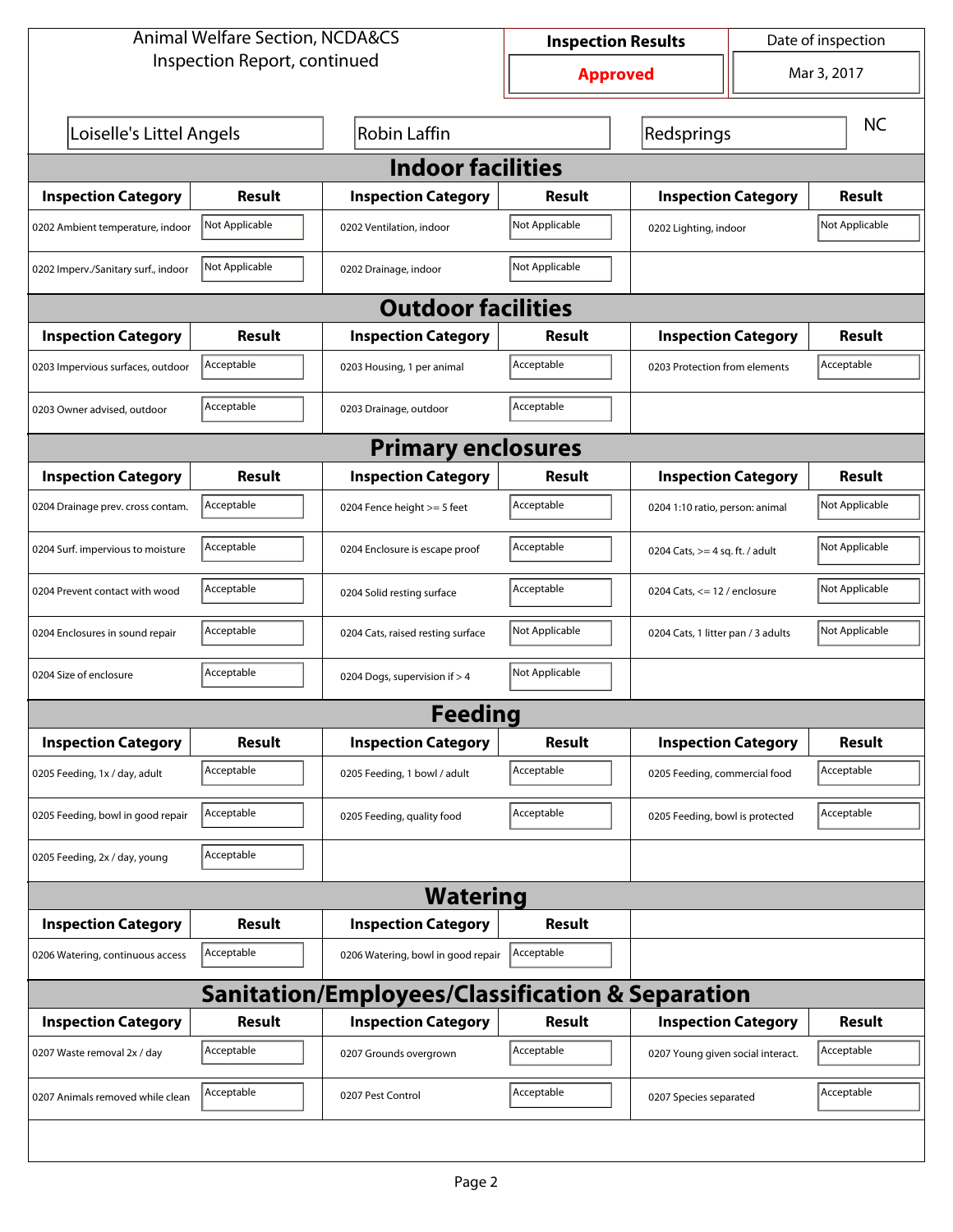| <b>Animal Welfare Section, NCDA&amp;CS</b>                               |                                       | <b>Inspection Results</b>                                               |                 |                                                                           | Date of inspection |                       |  |
|--------------------------------------------------------------------------|---------------------------------------|-------------------------------------------------------------------------|-----------------|---------------------------------------------------------------------------|--------------------|-----------------------|--|
|                                                                          | Inspection Report, continued          |                                                                         | <b>Approved</b> |                                                                           | Mar 3, 2017        |                       |  |
| Loiselle's Littel Angels                                                 |                                       | Robin Laffin                                                            |                 | Redsprings                                                                |                    | <b>NC</b>             |  |
| Sanitation/Employees/Classification & Separation (continued)             |                                       |                                                                         |                 |                                                                           |                    |                       |  |
| <b>Inspection Category</b>                                               | <b>Result</b>                         | <b>Inspection Category</b>                                              | <b>Result</b>   | <b>Inspection Category</b>                                                |                    | <b>Result</b>         |  |
| 0207 Enclosure sanitized 2x / day                                        | Acceptable                            | 0207 Number of employees                                                | Acceptable      | 0207 Isolation area & signage                                             |                    | <b>NOT ACCEPTABLE</b> |  |
| 0207 Method of sanitation                                                | Acceptable                            | 0207 Females in estrus, separated                                       | Acceptable      | 0207 Long term care program                                               |                    | Acceptable            |  |
| 0207 Build./grnds., clean & repair                                       | Acceptable                            | 0207 Owner perm, commingling                                            | Not Applicable  | 0207 Animals confined                                                     |                    | Acceptable            |  |
|                                                                          |                                       | 0207 Young with dam                                                     | Not Applicable  |                                                                           |                    |                       |  |
|                                                                          |                                       | <b>Veterinary Care</b>                                                  |                 |                                                                           |                    |                       |  |
| <b>Inspection Category</b>                                               | Result                                | <b>Inspection Category</b>                                              | Result          | <b>Inspection Category</b>                                                |                    | <b>Result</b>         |  |
| 0210 Program of veterinary care                                          | Acceptable                            | 0210 Daily observation of animals                                       | Acceptable      | 0210 Rabies vaccination                                                   |                    | Acceptable            |  |
| 0210 Veterinary care when needed                                         | Acceptable                            |                                                                         |                 |                                                                           |                    |                       |  |
|                                                                          |                                       | <b>Vehicles</b>                                                         |                 |                                                                           |                    |                       |  |
| 0301 Vehicles mechanically sound                                         | Not Applicable                        | 0301 Fresh air and ventilation                                          | Not Applicable  | 0301 Cargo area clean                                                     |                    | Not Applicable        |  |
|                                                                          |                                       | <b>Primary Enclosure Used in Transportation</b>                         |                 |                                                                           |                    |                       |  |
| <b>Inspection Category</b>                                               | <b>Result</b>                         | <b>Inspection Category</b>                                              | <b>Result</b>   | <b>Inspection Category</b>                                                |                    | <b>Result</b>         |  |
| 0302 Construction of enclosure                                           | Not Applicable                        | 0302 Age and species separated                                          | Not Applicable  | 0302 Size of transport enclosure                                          |                    | Not Applicable        |  |
| 0302 Enclosure clean & sanitized                                         | Not Applicable                        |                                                                         |                 |                                                                           |                    |                       |  |
|                                                                          | <b>Transportation: Food and Water</b> |                                                                         |                 | <b>Transportation: Care</b>                                               |                    |                       |  |
| <b>Inspection Category</b>                                               | <b>Result</b>                         |                                                                         |                 | <b>Inspection Category</b>                                                |                    | <b>Result</b>         |  |
| 0303 Food & water during transport                                       | Not Applicable                        |                                                                         |                 | 0304 Observation of animals                                               |                    | Not Applicable        |  |
|                                                                          |                                       | <b>General Statute 19A-32.1</b>                                         |                 |                                                                           |                    |                       |  |
| (a) Hold minimum 72 hours                                                | Not Applicable                        | (b) 1, 2, 3 Make available for adopt.                                   | Not Applicable  | (c) Viewing 3 days for 4 hours each                                       |                    | Not Applicable        |  |
| (d) If animal offsite, photo of animal<br>posted in conspicuous location | Not Applicable                        | (f) 1, 2, 3 Animals were returned to<br>owner, adopted or euth only     | Not Applicable  | (g) i, ii Owner surrender held unless<br>proof ownership & signed consent |                    | Not Applicable        |  |
| (h) Owned animal surrender, ask if<br>there has been a bite w/in 10 days | Not Applicable                        | (i) Release animal to person, record<br>of approved government photo ID | Not Applicable  |                                                                           |                    |                       |  |
|                                                                          |                                       |                                                                         |                 |                                                                           |                    |                       |  |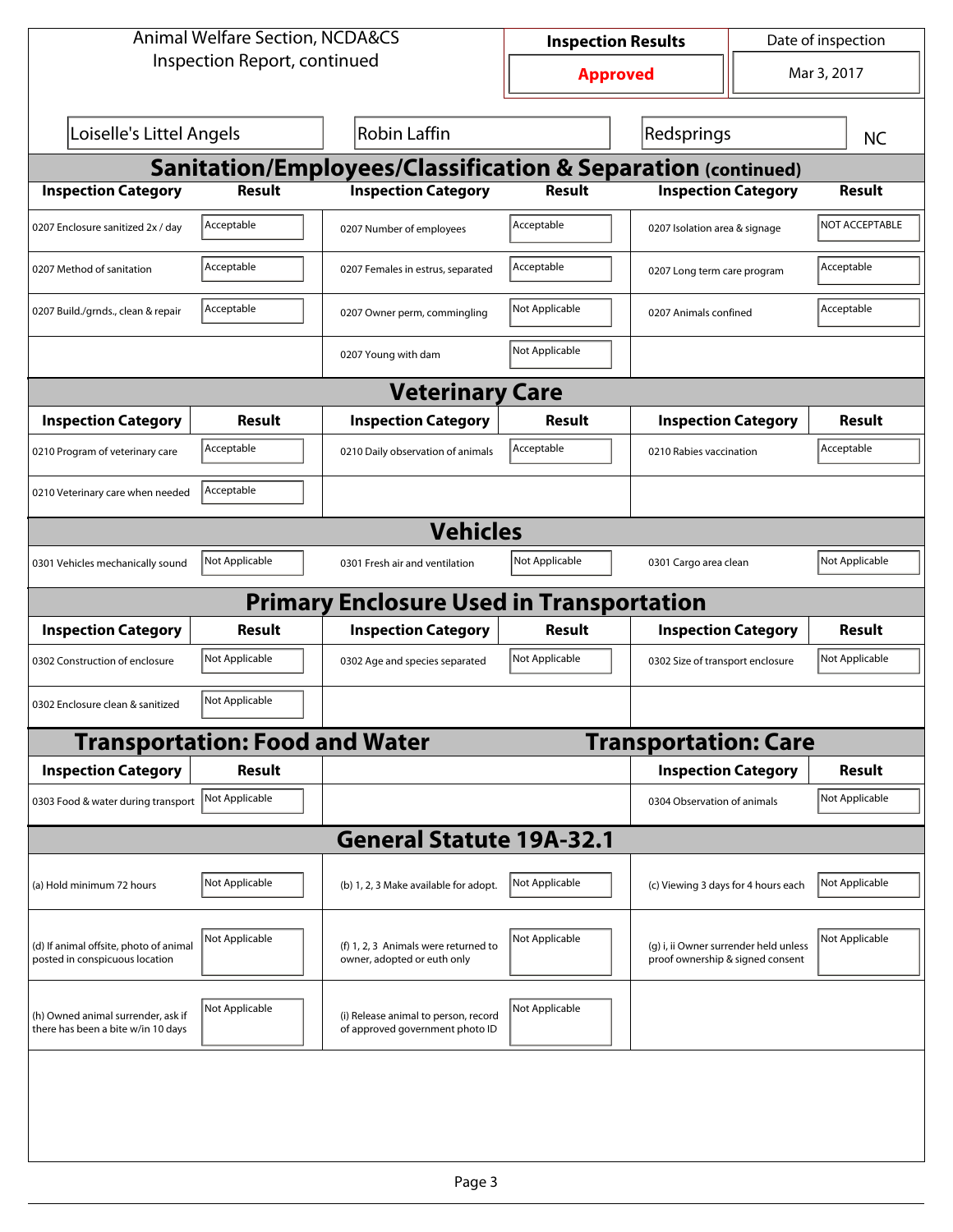|                                                                                                                                                                                    |                     | <b>Inspection Results</b> | Date of inspection |  |  |  |  |
|------------------------------------------------------------------------------------------------------------------------------------------------------------------------------------|---------------------|---------------------------|--------------------|--|--|--|--|
|                                                                                                                                                                                    |                     | <b>Approved</b>           | Mar 3, 2017        |  |  |  |  |
| Loiselle's Littel Angels                                                                                                                                                           | <b>Robin Laffin</b> | Redsprings                | <b>NC</b>          |  |  |  |  |
| <b>Narrative Explanation</b>                                                                                                                                                       |                     |                           |                    |  |  |  |  |
| New private shelter inspection performed today. Property owner has recently constructed an adequate outside                                                                        |                     |                           |                    |  |  |  |  |
| housing area for rescue dogs. This area is constructed of concrete, a metal roof, chain link enclosures,                                                                           |                     |                           |                    |  |  |  |  |
| appropriate drainage system, and outdoor potty/play areas. The grounds and kennels are clean and well                                                                              |                     |                           |                    |  |  |  |  |
| <u> maintained.</u>                                                                                                                                                                |                     |                           |                    |  |  |  |  |
| *We discussed the need for isolation today, owner will add a sign and designate of the kennels for this purpose.                                                                   |                     |                           |                    |  |  |  |  |
| * We discussed records today. Owner did have animals records that were here today, we discussed better ways                                                                        |                     |                           |                    |  |  |  |  |
| to organize those records for ease of finding during inspections. Records for each animal should include it's                                                                      |                     |                           |                    |  |  |  |  |
| origin (where did it come from), care/treatment/medications given while in this shelter's care, disposition (where                                                                 |                     |                           |                    |  |  |  |  |
| did it go), and documented proof of photo ID for all person's whom an animal is released. We also discussed that                                                                   |                     |                           |                    |  |  |  |  |
| a copy of all records should be maintained on site at least 3 years.                                                                                                               |                     |                           |                    |  |  |  |  |
| This private shelter is approved for licensing today. I will return sometime after 60 days to ensure adequate<br>operation & address any questions or concerns the owner may have. |                     |                           |                    |  |  |  |  |